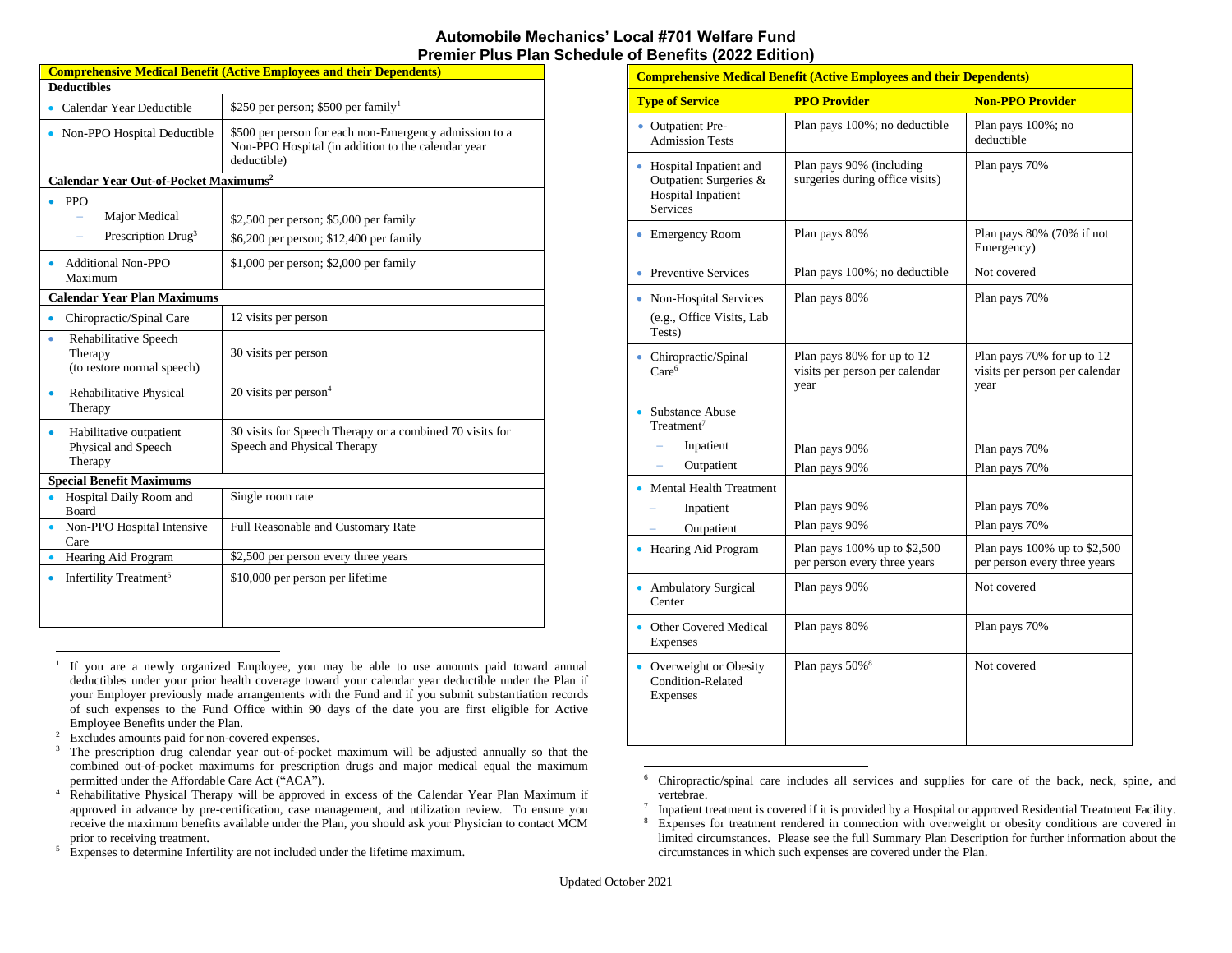## **Automobile Mechanics' Local #701 Welfare Fund Premier Plus Plan Schedule of Benefits (2022 Edition)**

| <b>Telemedicine Services</b>                                                                | Plan pays 100% for specifically<br>contracted services with Plan's<br>selected vendor: no deductible                                         |                                                                                 | Not covered                                                     |  |  |
|---------------------------------------------------------------------------------------------|----------------------------------------------------------------------------------------------------------------------------------------------|---------------------------------------------------------------------------------|-----------------------------------------------------------------|--|--|
| • Imaging Procedures<br>(CT/PET scans, MRIs)                                                | Plan pays 100% with no<br>deductible if the Plan's<br>designated imaging provider is<br>used; Plan pays 80% for non-<br>contracted providers |                                                                                 | Plan pays 70%                                                   |  |  |
| <b>Prescription Drug Benefits (Active Employees and Dependents)</b>                         |                                                                                                                                              |                                                                                 |                                                                 |  |  |
| <b>Calendar Year Out-of-Pocket</b><br><b>Maximum for Prescription</b><br>Drugs <sup>9</sup> |                                                                                                                                              | \$6,200 per person; \$12,400 per family                                         |                                                                 |  |  |
| <b>Network Retail Pharmacies</b>                                                            |                                                                                                                                              | For up to a 30-day<br>supply, you pay the lesser<br>of the actual drug cost or: |                                                                 |  |  |
| Generic Medication                                                                          |                                                                                                                                              | \$6 copayment                                                                   |                                                                 |  |  |
| Preferred Brand Drug                                                                        |                                                                                                                                              | \$25 copayment                                                                  |                                                                 |  |  |
| • Non-Preferred Brand Drug                                                                  |                                                                                                                                              | \$40 copayment                                                                  |                                                                 |  |  |
| <b>Mail Order Service or</b><br><b>Network Retail Pharmacies</b>                            |                                                                                                                                              | For up to a 90-day supply, you pay the lesser of the<br>actual drug cost or:    |                                                                 |  |  |
| Generic Medication                                                                          |                                                                                                                                              | \$15 copayment                                                                  |                                                                 |  |  |
| Preferred Brand Drug<br>٠                                                                   |                                                                                                                                              | \$65 copayment                                                                  |                                                                 |  |  |
| Non-Preferred Brand Drug<br>$\bullet$                                                       |                                                                                                                                              | \$100 copayment                                                                 |                                                                 |  |  |
| <b>Specialty Drugs</b>                                                                      |                                                                                                                                              | 100% co-insurance. If co-insurance assistance is<br>structure shown above       | unavailable for a drug, its co-insurance defaults to the tiered |  |  |
| Immunizations administered<br>through the Fund's pharmacy<br>benefits manager               |                                                                                                                                              | Plan pays 100% (please see SMM for a list of specific<br>covered immunizations) |                                                                 |  |  |
| <b>Diabetic Testing Supplies</b><br>and Syringes                                            |                                                                                                                                              | Plan pays 100%                                                                  |                                                                 |  |  |

| <b>Dental Benefits (Active Employees and Dependents)</b>                                                             |                                                                                                                                    |                                                            |  |
|----------------------------------------------------------------------------------------------------------------------|------------------------------------------------------------------------------------------------------------------------------------|------------------------------------------------------------|--|
| Calendar Year Maximum (not<br>applicable to preventive oral<br>care for eligible Dependent<br>children under age 19) | \$2,000 per person                                                                                                                 |                                                            |  |
| Lifetime Orthodontia Maximum                                                                                         | \$4,000 per person                                                                                                                 |                                                            |  |
| <b>Calendar Year Deductible</b>                                                                                      |                                                                                                                                    |                                                            |  |
| • Routine Dental Services                                                                                            | \$25 per person                                                                                                                    |                                                            |  |
| • All Other Covered Dental<br><b>Services</b>                                                                        | None                                                                                                                               |                                                            |  |
| <b>Copayment Percentages</b>                                                                                         |                                                                                                                                    |                                                            |  |
| • Routine Dental Services                                                                                            | Plan pays 100% after deductible                                                                                                    |                                                            |  |
| • Basic Dental Services, Major<br>Dental Services &<br>Orthodontia                                                   | Plan pays 50%                                                                                                                      |                                                            |  |
| <b>Vision Benefits (Active Employees and Dependents)</b>                                                             |                                                                                                                                    |                                                            |  |
|                                                                                                                      | <b>Network Provider</b>                                                                                                            | <b>Non-Network Provider</b>                                |  |
| Complete Eye Exam (One per<br>calendar year)                                                                         | \$10 copayment                                                                                                                     | Plan pays up to \$35 per<br>person                         |  |
| <b>Single Vision Lenses</b>                                                                                          | \$20 copayment every<br>calendar year for lenses<br>and/or frame                                                                   | Plan pays up to \$40 per<br>person every year              |  |
| Scratch Resistant Coating, Anti-<br>Reflective Coating, Progressives                                                 | 25% - 30% savings                                                                                                                  | N/A                                                        |  |
| Frames                                                                                                               | \$20 copayment for lenses<br>and/or frame. Plan pays up<br>to \$175 every calendar year                                            | Plan pays up to \$50 per<br>person every calendar year     |  |
| <b>Contact Lenses</b>                                                                                                | In place of frames and<br>lenses, Plan pays up to<br>\$175 every calendar year<br>for contacts and contact<br>lens exam            | Plan pays up to \$90 per<br>person every calendar year     |  |
| Lasik Surgery                                                                                                        | Plan pays up to \$250 per<br>eye for \$500 total<br>allowance after 15%<br>discount if surgery<br>performed at network<br>provider | Plan pays up to \$250 per eye<br>for \$500 total allowance |  |

<sup>9</sup> The prescription drug calendar year out-of-pocket maximum will be adjusted annually so that the combined out-of-pocket maximums for prescription drugs and major medical equal the maximum permitted under the Affordable Care Act ("ACA").